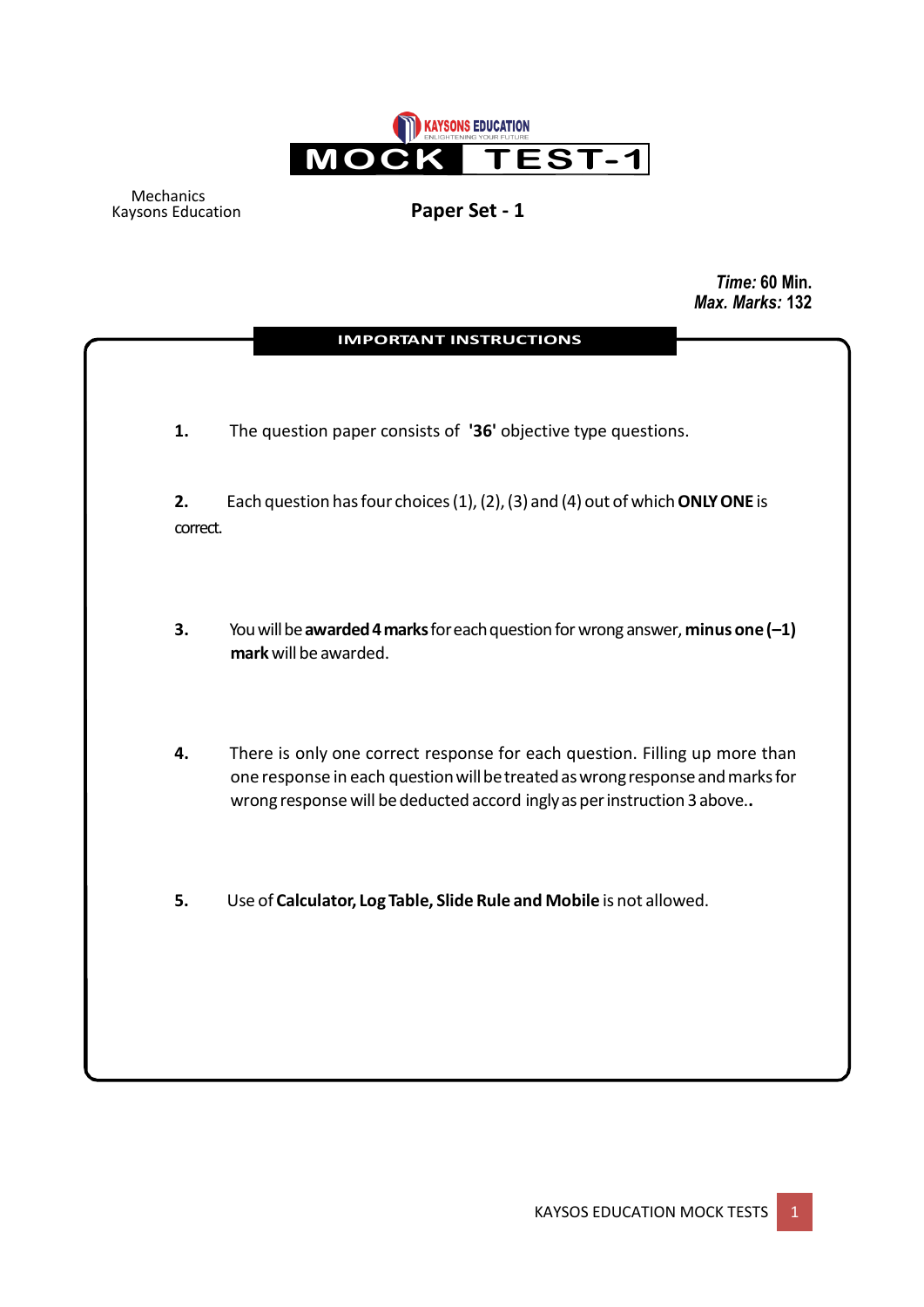Q.1. Given that  $Y = a \sin \omega t + bt + ct^2 \cos \omega t$ . The unit of  $abc$  is same as that of

(a) 
$$
y
$$
 (b)  $y/t$  (c)  $(y/t)^2$  (d)  $(y/t)^3$ 

Q.2. Force  $\overline{F}$  is give in terms of time  $\overline{F}$  and distance  $\overline{F}$ by  $F = A \sin Ct + B \cos Dx$ . Then the dimensions of  $A/B$  and  $C/D$  are (a)  $[M^0L^0T^0], [M^0L^0T^{-1}]$  (b)  $[MLT^{-2}], [M^0L^{-1}T^0]$ (c)  $[M^0L^0T^0], [M^0LT^{-1}]$  (d)  $[M^0L^1T^{-1}], [M^0L^0T^0]$ 

Q. 3 The dimensional formula for a physical quantity  $x_{is} [M^{-1}L^{3}T^{-2}]$ . The errors in measuring the quantities  $M, L$  and  $T$ , respectively, are 2%, 3%, and 4%. The maximum percentage of error that occurs in measuring the quantity  $x$  is

(a) 9 (b) 10 (c) 14 (d) 19

Q.4. A physical quantity X is represented by  $X = (M^*L^{-y}T^{-z})$ . The maximum percentage errors in the measurement of  $M<sub>l</sub>$  and T, respectively, are  $a\%$ , b% and  $c\%$ . The maximum percentage error in the measurement of X will be

(a)  $(ax + by - cz)$ % (b)  $(ax - by - cz)$ % (c)  $(ax + by + cz)$ % (d)  $(ax - by + cz)$ %

Q.5. While measuring the acceleration due to gravity by a simple pendulum, a student makes a positive error of 2% in the length of the pendulum and a negative error of 1% in the value of time period. His actual percentage error in the measurement of the value of g will be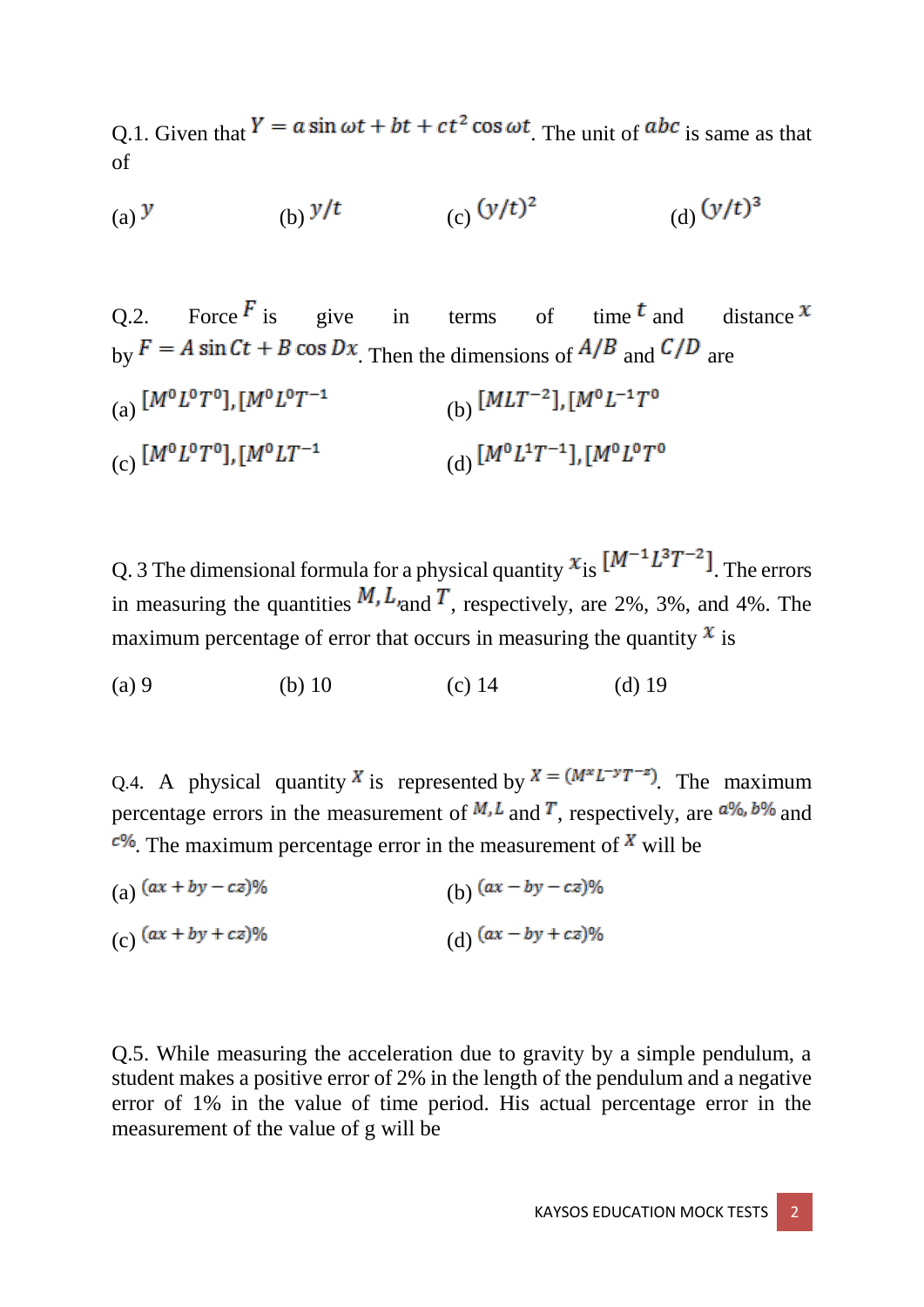(a) 3% (b) 0% (c) 4% (d) 5%

Q.6. If  $X = a + b$ , the maximum percentage error in the measurement of X will be

(a) 
$$
\left(\frac{\Delta a}{a} + \frac{\Delta b}{b}\right) \times 100\%
$$
  
\n(b)  $\left(\frac{\Delta a}{a+b} - \frac{\Delta b}{a+b}\right) \times 100\%$   
\n(c)  $\left(\frac{\Delta a}{a+b} + \frac{\Delta b}{a+b}\right) \times 100\%$   
\n(d)  $\left(\frac{\Delta a}{a} \times \frac{\Delta b}{b}\right) \times 100\%$ 

*Question* 7:- Five equal forces of 10 N each are applied at one point and all are lying in one plane. If the angles between them are equal, the resultant force will be

**(a)** Zero

- **(b)** 10 N
- **(c)** 20 N
- **(d)**  $10\sqrt{2} N$

*Question* **8:-** There are two force vectors, one of 5 N and other of 12 N at what angle the two vectors be added to get resultant vector of 17 N, 7 N and 13 N respectively

- **(a)** 0°, 180° and 90°
- **(b)** 0°, 90° and 180°
- **(c)** 0°, 90° and 90°
- **(d)** 180°, 0° and 90°

*Question* 9:- Two forces of 12 N and 8 N act upon a body. The resultant force on the body has maximum value of [Manipal 2003]

- **(a)** 4 N
- **(b)** 0 N
- **(c)** 20 N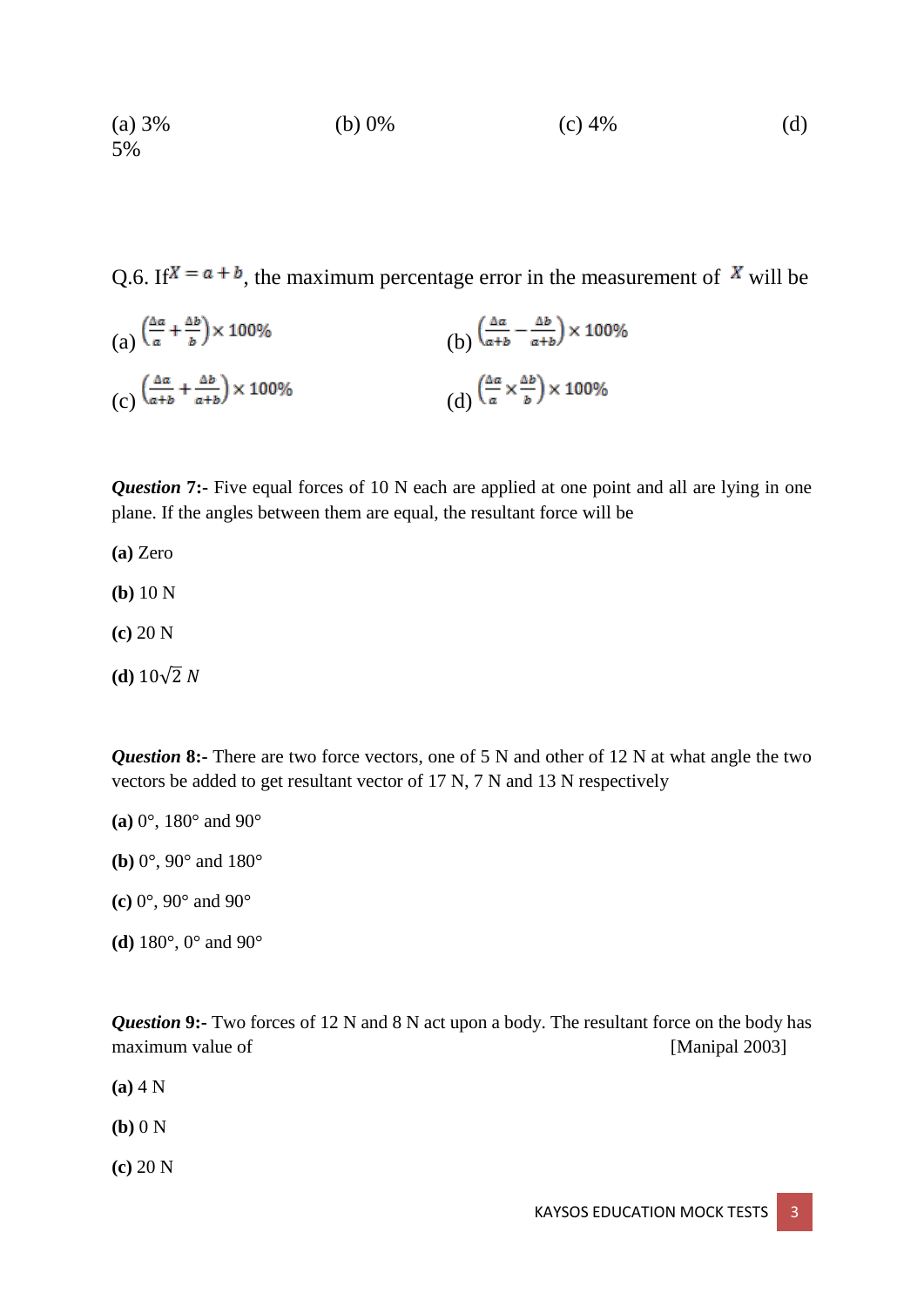*Question* 10:- A particle leaves the origin with an initial velocity  $\vec{v} = (3\hat{i})$  m/s and a constant acceleration  $\vec{a} = (-1.0\hat{i} - 0.5\hat{j})\text{m/s}^2$ . Its velocity  $\vec{V}$  and position vector  $\vec{r}$  when it reaches its maximum *x*-co-ordinate are:

**(a)** The maximum height reached by rocket from ground is 18 km.

**(b)** The maximum height reached by the rocket from ground is 36 km.

**(c)** The time from initial in which rocket again at ground is 240 s.

**(d)** The time from initial in which rocket again at ground is  $(120 + 60\sqrt{2})s$ 

*Question* 11:- A particle has initial velocity 10 m/s. It moves due to constant retarding force along the line of velocity which produces a retarding of  $5 \frac{m}{s^2}$ . Then

- **(a)** 2.62 m/s
- **(b)** 4.6 m/s

**(c)** 3.57 m/s

**(d)** 1.414 m/s

*Question* 12:- A car moves rectilinearly from station A to the next station B (rest to rest) with an acceleration varying according to the law  $f = (a - bx)$ , where a and bare constants and x is the distance from the station A. The distance between the two stations and the maximum velocity are:

- **(a)**  $[A p q r] [B p q r] [C p] [D s]$
- **(b)**  $[A p r] [B p q] [C p] [D s p]$
- **(c)**  $[A q r] [B p r] [C p] [D s r]$
- **(d)**  $[A -r] [B p] [C p] [D s q]$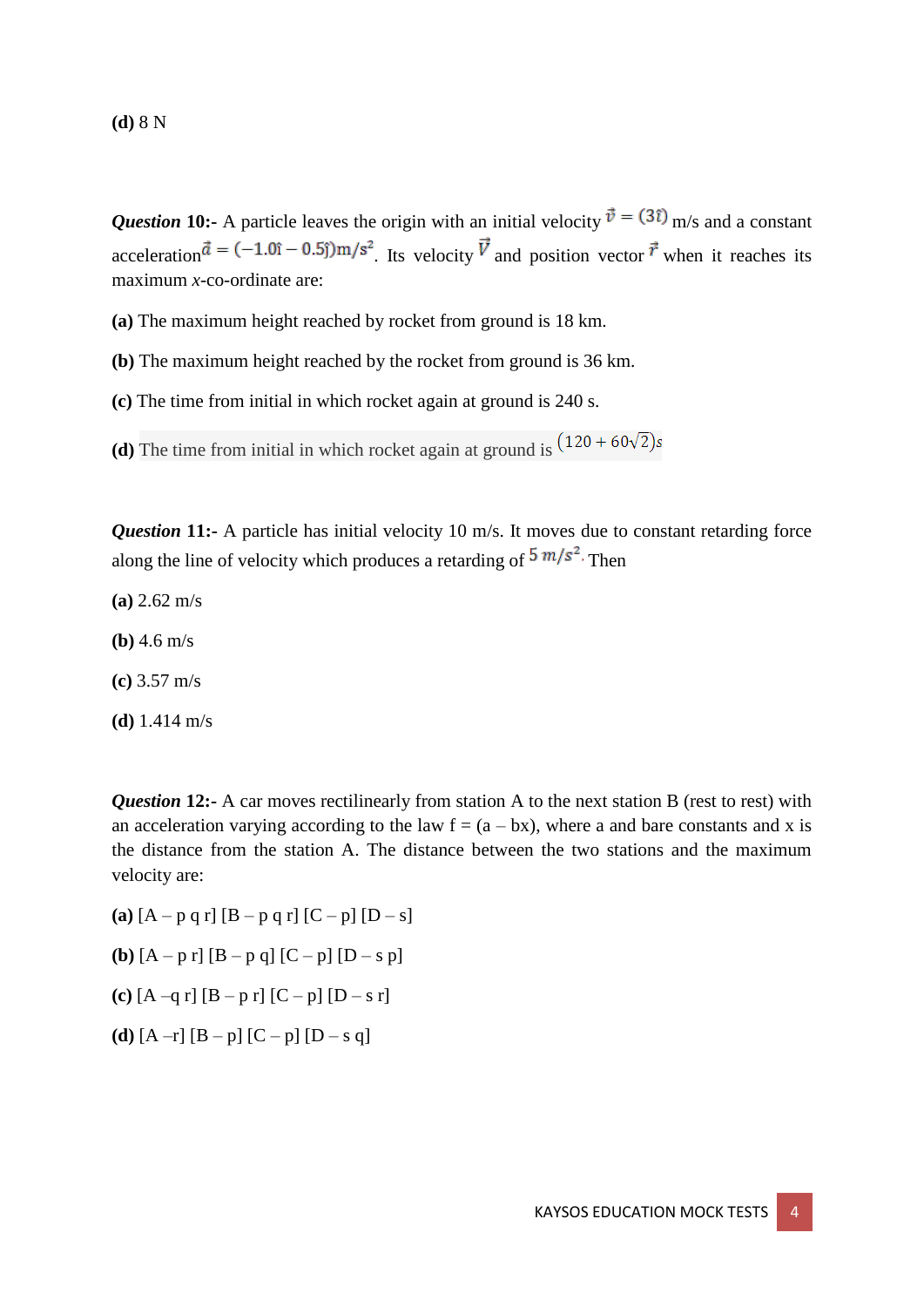*Question* 13:- Two projectiles are thrown at the same time from two different points. The projectile thrown from the origin has initial velocity  $3\hat{i} + 3\hat{j}$  with respect to earth. The projectile has initial velocity  $a\hat{i} + b\hat{j}$  with respect to earth thrown from the point (10, 5). ( $\hat{i}$  is a unit vector along horizontal,  $\hat{J}$  along vertical). If the projectiles collide after two second, then the

```
(a) Value of a is –2
```

```
(b) Value of a is \frac{1}{2}(c) Value of b is \frac{1}{2}
```

```
(d) Value of b is –2
```
*Question* **14:-** A ball is thrown from a point on ground at some angle of projection. At the same time a bird starts from a point directly above this point of projection at a height h horizontally with speed u. Given that in its flight ball just touches the bird at one point. Find the distance on ground where ball strikes

(a) 
$$
2u\sqrt{\frac{h}{g}}
$$
  
\n(b)  $u\sqrt{\frac{2h}{g}}$   
\n(c)  $2u\sqrt{\frac{2h}{g}}$   
\n(d)  $u\sqrt{\frac{h}{g}}$ 

*Question* 15:- A particle is projected from a horizontal plane (*x*-*z* plane) such that its velocity vector at time *t* is given by  $\vec{V} = a\hat{i} + (b - ct)\hat{j}$ . Its range on the horizontal plane is given by:

ba **(a)** 2ba **(b)** 3ba **(c)**

**(d)** None of these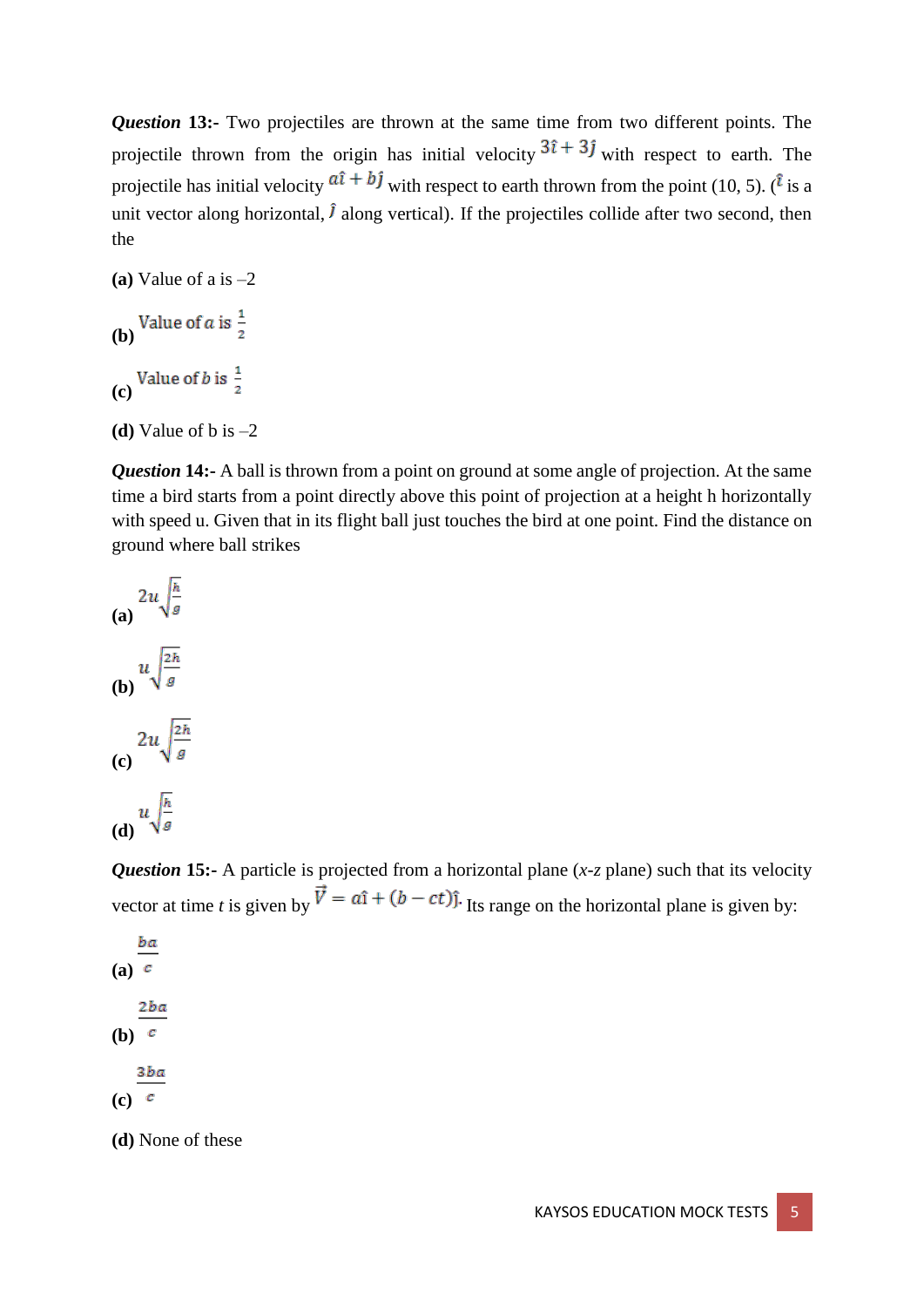*Question* 16:- Two particles positioned at *A*(5, 3) and *B*(7, 3) are moving with constant velocity  $2\hat{i} + 3\hat{j}$  and  $x\hat{i} + y\hat{j}$  respectively. After 2*s* they collide, then the values of *x* and *y* are respectively

**(a)** 2, 2

**(b)** 1, 3

**(c)** 3, 2

**(d)** 1, 1

*Question* 17:- The distance between two moving cars A and B at a particular time is d. Their relative velocity is V with the component along AB being u and perpendicular to AB being v. The time that elapses before they arrive at their nearest distance is

du  $\overline{(a)}\ \overline{V^2}$  $rac{dv}{v^2}$  $d(u+v)$  $\overline{(c)}$   $\overline{V^2}$  $\frac{dV}{(u+v)^2}$ 

*Question* 18:- A stone is released from an elevator going up with an upward acceleration a. The acceleration of the stone after the release is:

**(a)** A upwards

- **(b)**  $(g a)$  upwards
- **(c)** (g + a) downwards
- **(d)** g downwards

*Question 19*:-1 A particle of mass m is moving in a horizontal circle of radius r, under

a centripetal force  $F = \frac{k}{r^2}$ , where k is a constant.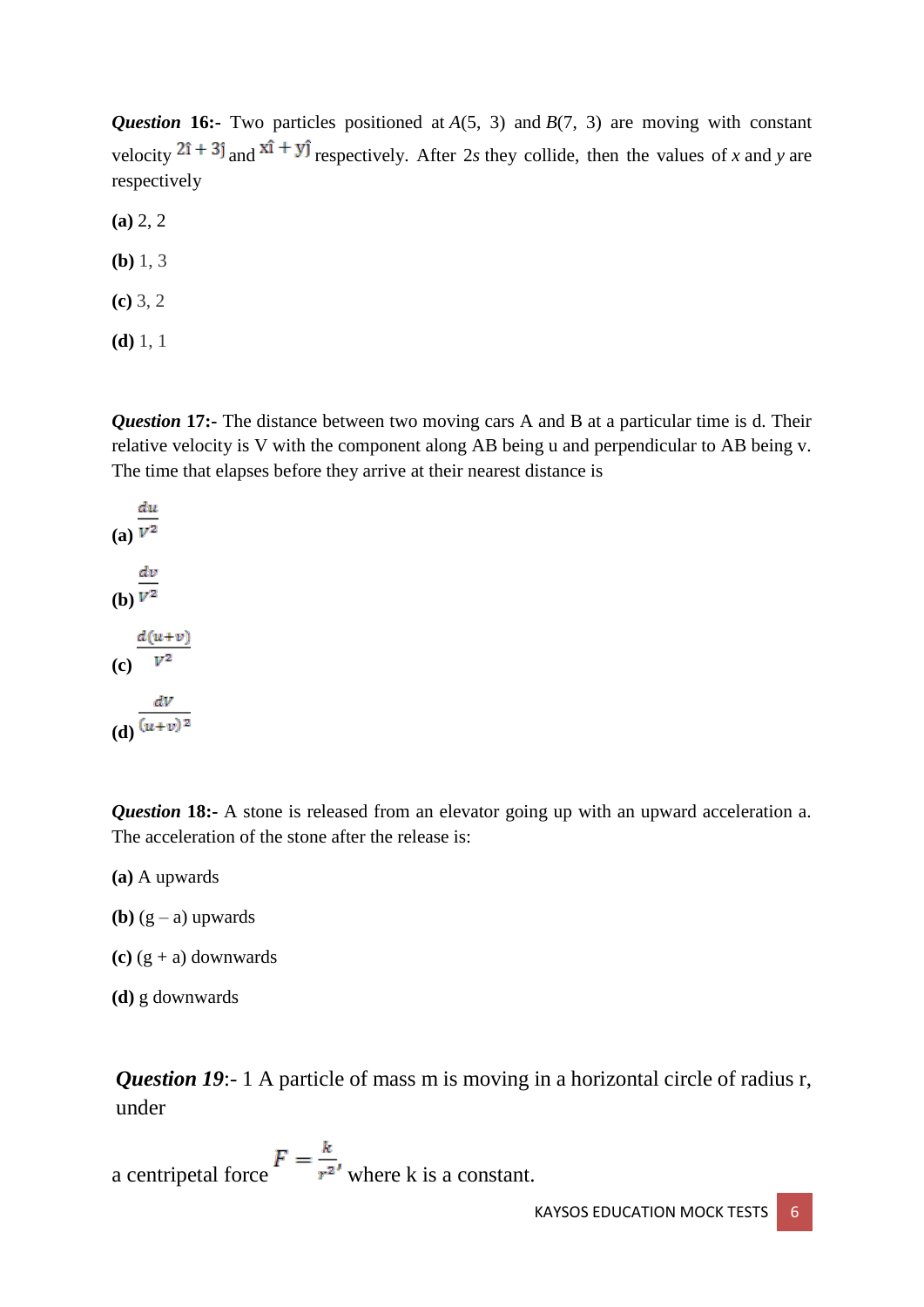(a) The potential energy of the particle is zero

(b) The potential energy of the particle is

(c) The total energy of the particle is  $\frac{-\frac{k}{2r}}{2}$ 

(d) The kinetic energy of the particle is  $\frac{-\frac{k}{r}}{r}$ 

*Question 20*:- A wheel completes 2000 revolutions to cover the 9.5 km distance, then the diameter of the wheel is

(a) 1.5 m (b) 1.5 cm

(c) 7.5 cm (d) 7.5 m

*Question 21*:- If KE of the particle of mass m performing UCM in a circle of radius r is E. find the acceleration of the particle.

(a) 
$$
\frac{2E}{mr}
$$
  
\n(b)  $\left(\frac{2E}{mr}\right)^2$   
\n(c)  $2Emr$   
\n(d)  $\frac{4E}{mr}$ 

*Question* **22:-** A stationary body of mass *m* is slowly lowered on to a massive platform (*M*  $\gg$  *m*) moving at a speed  $v_0$ . If  $\mu$  is the co-efficient of friction between the body and the platform, the distance travelled by the body before it stops sliding, is

 $\frac{v_0^2}{(a)^{2\mu g}}$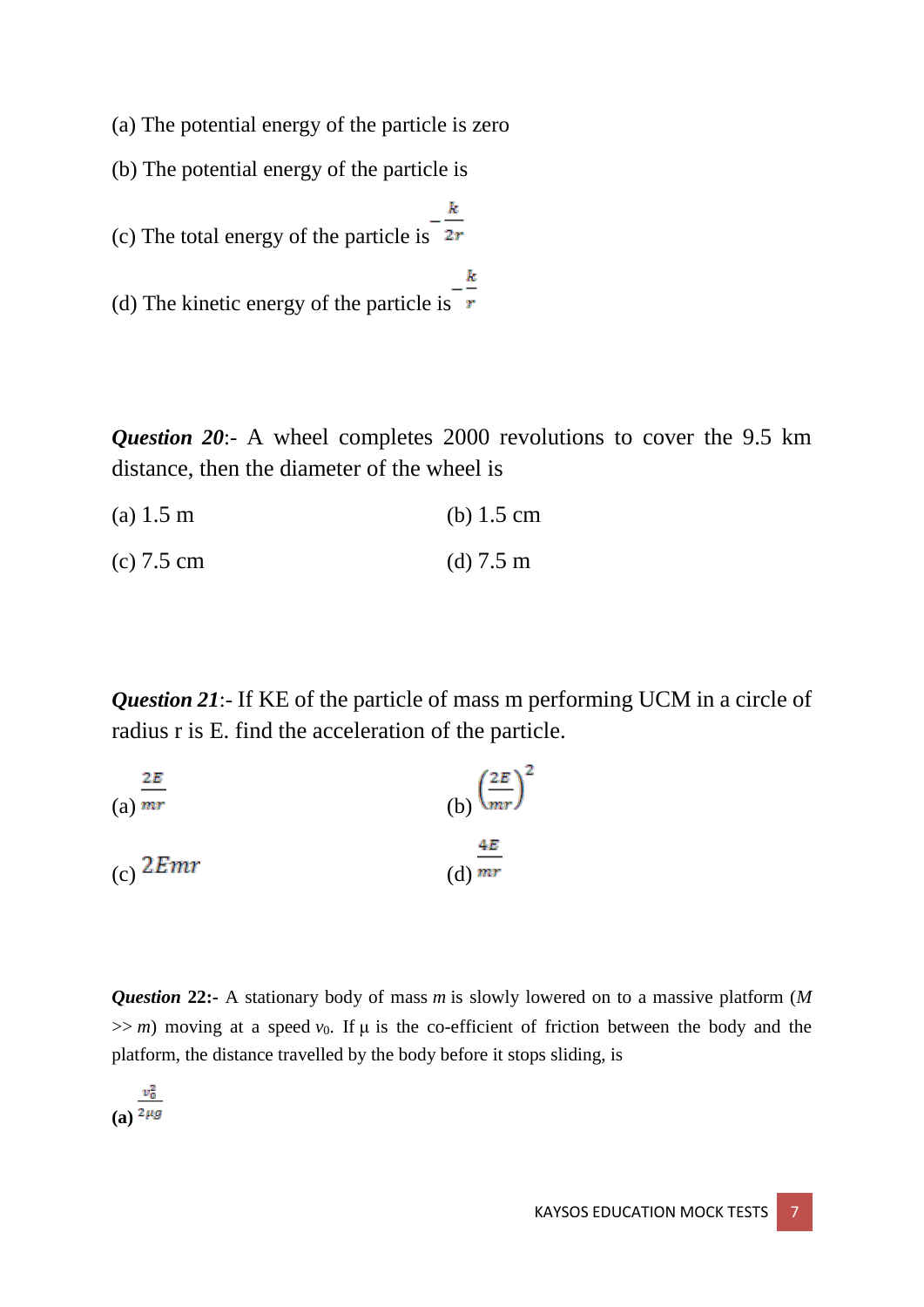$v_0^2$ (b)  $\mu$ g  $v_0^2$  $(c)$ <sup> $\mu$ g</sup>  $v_0^2g$ (d)  $\mu$ 

**Question 23:-** A body of mass 1 kg is acted upon by a force  $\vec{F} = 2 \sin 3 \pi t \hat{i} + 3 \cos 3 \pi t \hat{j}$  find its position at  $t = 1$  sec if at  $t = 0$  it is at rest at origin.



**(d)** None of these

*Question* 24:- An object is dropped from the top of a building 5 m and rebounds to a height of 3.2 m. If it is in contact with the floor for 0.036 s, what is its average acceleration during this period?  $(g = 10 \, m/s^2)$ 

- **(a)** Force acting on the cart is 800 N
- **(b)** Force exerted by the pulley on the cart is 700 N
- **(c)** Force exerted by the pulley on the cart is 750 N
- **(d)** Tension in the string is 350 N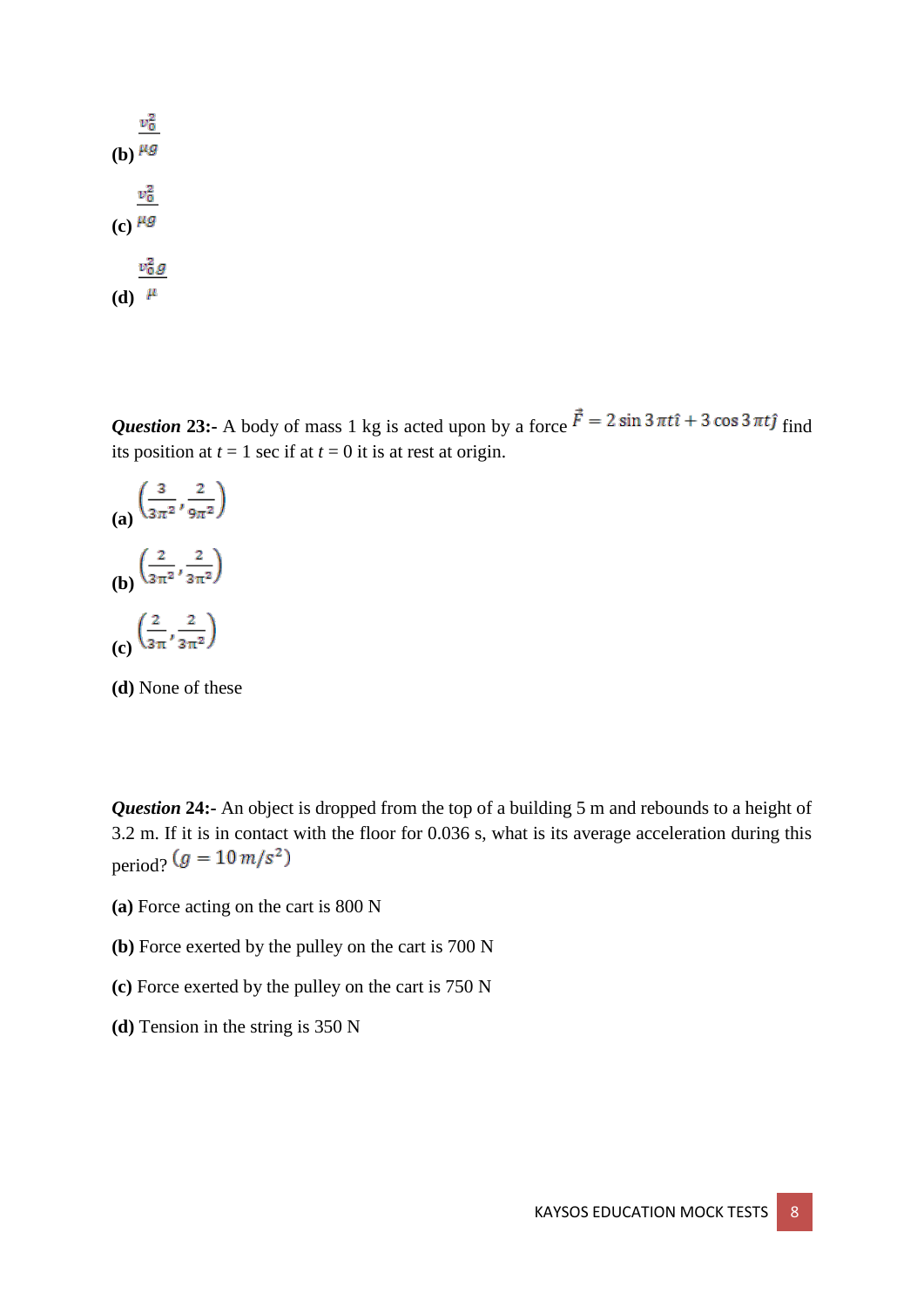**Question 25:-** An elastic ball is dropped from a height h and it rebounds many times from the floor. If the coefficient of restitution is e, the time interval between the second and the third impact, is

 $(a)$ <sup>ev/g</sup> **(b)**  $e^2v/g$ **(c)**  $e^{2}\sqrt{\frac{8h}{g}}$ **(d)**  $e^{2}\sqrt{\frac{h}{g}}$ 

*Question* **26:-** An α-particle of mass m suffers one dimensional elastic collision with a nucleus of unknown mass. After the collision the α-particle is scattered directly backward losing 75% of its kinetic energy. Then the mass of the nucleus is

**(a)** m

**(b)** 2m

**(c)** 3m

**(d)**  $\frac{3}{2}$  *m* 

*Question* **27:-** A rod *AB* of mass *M*, length *L* is lying on a horizontal frictionless surface. A particle of mass *m* travelling along the surface hits the end *A* of the rod with a velocity  $v_0$  in a direction perpendicular to *AB*. The collision is completely elastic. After the collision, the particle comes to rest. The ratio m/M is

**(a)**  $\frac{\omega^2 L^2}{9v_0^2}$ **(b)**  $\frac{9v_0^2}{\omega^2 L^2}$  $9v_0$  $(c)$   $\omega$ <sup>L</sup>  $\omega L$  $(d)$ <sup>9*v*<sub>0</sub></sup>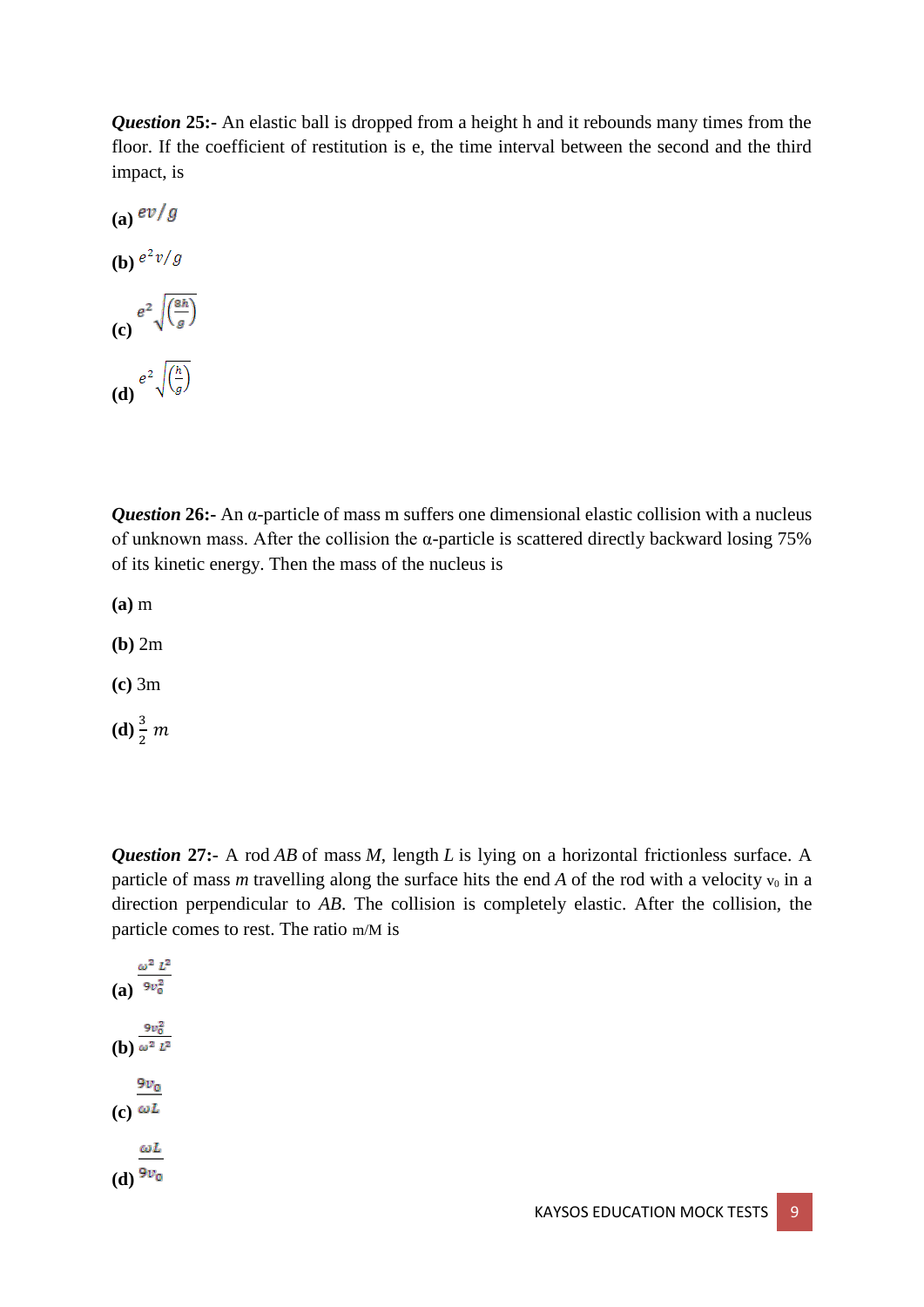*Question* 28:- A force  $F = (2\hat{i} + 4\hat{j})$  N displace the body by  $s = (3\hat{j} + 5\hat{k})$  m<sub>in</sub> 2 *s*. Power generated will be

(a) 
$$
t^{1/2}
$$
  
\n(b) t  
\n(c)  $t^{3/2}$ 

 $(d)$   $t^2$ 

**Question 29:-** A body is initially at rest. It undergoes one-dimensional motion with constant acceleration. The power delivered to it time t is proportional to

(a) 
$$
\frac{1}{2} F v^2
$$
  
\n(b) 
$$
F v^2
$$
  
\n(c) 
$$
\frac{1}{2} F v
$$
  
\n(d) 
$$
\overline{F v}
$$

*Question* 30:- If F is the force required to keep a train moving at a constant speed v, the power required is

(a) 
$$
\frac{mv_1t}{t_1}
$$
  
\n(b) 
$$
\frac{mv_1^2 t}{t_1^2}
$$
  
\n(c) 
$$
\frac{mv_1 t^2}{t_1}
$$
  
\n(d) 
$$
\frac{mv_1^2 t}{t_1}
$$

**Question 31:-** Two planets have radii  $r_1$  and  $r_2$  and their densities are  $\rho_1$  and  $\rho_2$ respectively. The ratio of acceleration due to gravity on them will be.. **(a)**  $r_1 \rho_1 : r_2 \rho_2$ 

**(b)**  $r_1 \rho_1^2$  :  $r_2 \rho_2^2$ 

(c) 
$$
r_1^2 \rho_1 : r_2^2 \rho_2
$$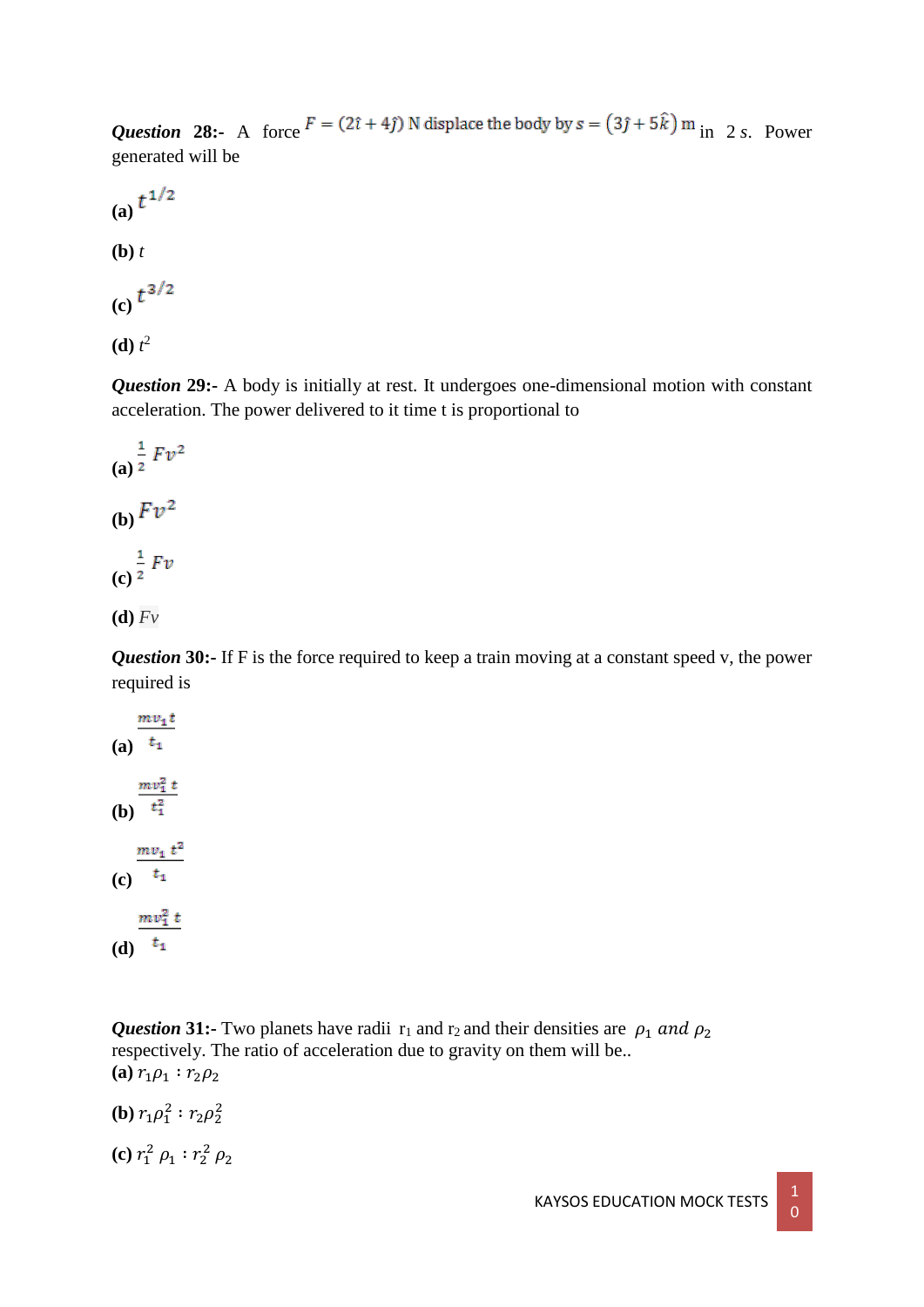**(d)**  $r_1 \rho_2$ :  $r_2 \rho_1$ 

*Question* **32:-** Three uniform spheres, each having mass *m* and radius *r* , are kept in such a way that each touches the other two. The magnitude of the gravitational force on any sphere due to the other two is

(a) 
$$
\frac{Gm^2}{r^2}
$$
  
\n(b) 
$$
\frac{Gm^2}{4r^2}
$$
  
\n(c) 
$$
\sqrt{2} \frac{Gm^2}{4r^2}
$$
  
\n(d) 
$$
\sqrt{3} \frac{Gm^2}{4r^2}
$$

*Question* 33:- What should be the angular velocity of rotation of earth about its own axis so that the weight of a body at the equator reduces to 3/5 or its present value? (Take R as the radius of the earth)



*Question* **34:-** Two rings of same radius and mass are placed such that their centres are at a common point and their planes are perpendicular to each other. The moment of inertia of the system about an axis passing through the centre and perpendicular to the plane of one of the rings is (mass of the ring = m, radius = r)